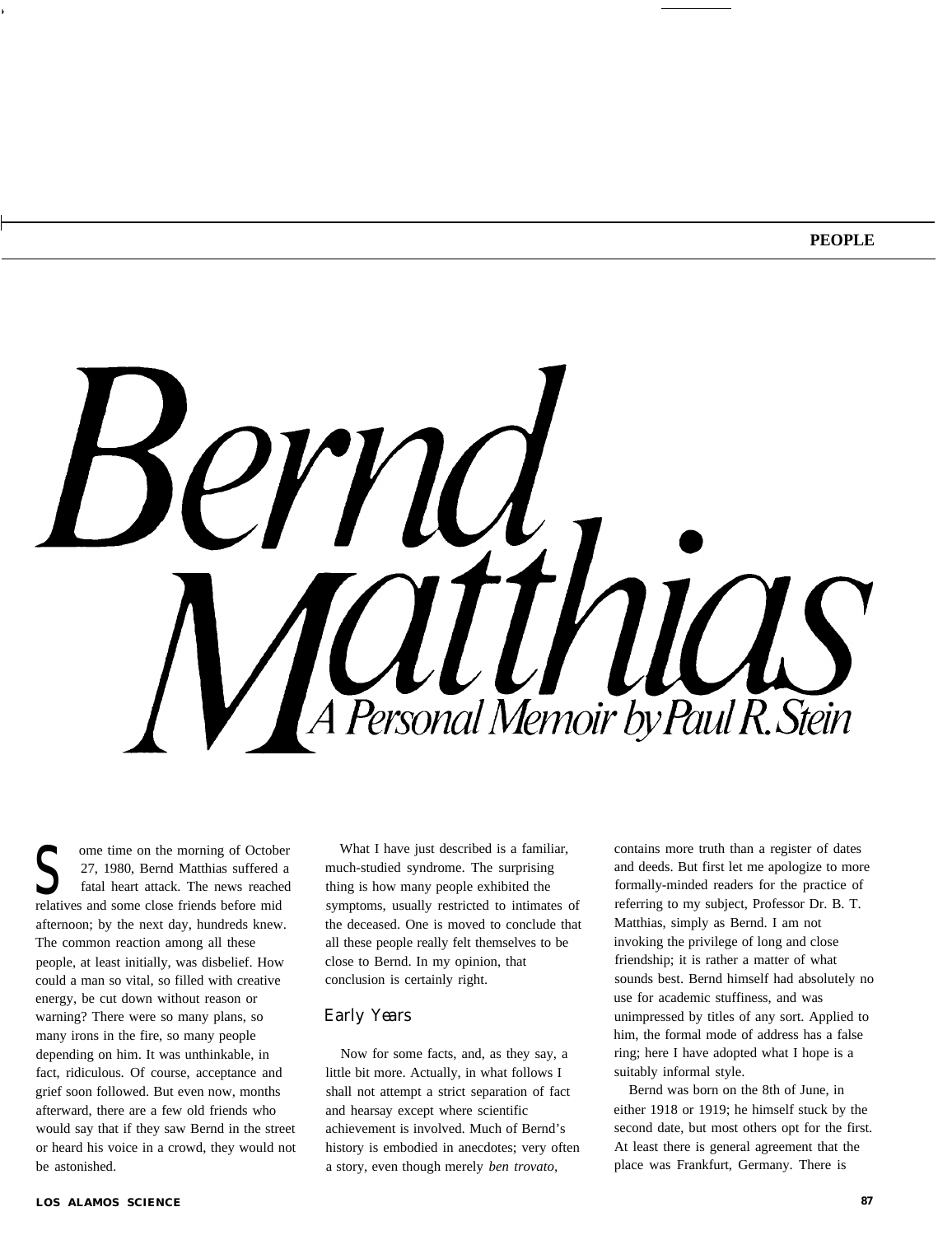## Matthias

something mildly ambiguous about the record of Bernd's early years, and I shall not be concerned with trying to clear things up. This may be the proper occasion for proposing a new uncertainty principle a 1a Heisenberg. Although the principle has not yet been clearly formulated, one symbol suggests itself:  $\Delta t_{\rm m}$  a time measured in years representing the absolute uncertainty for a subset of significant dates in Bernd's life. Evidently  $\Delta t \approx 1$ .

The milieu Bernd entered was upper middle-class, and there were apparently no financial problems. His father, a successful leather merchant, died when the boy was two. In 1925, Frau Matthias moved her family (Bernd and his younger sister Judith) to nearby Konigstein, where she owned a country house with extensive grounds. It must have been a wonderful place indeed, if the tales of idyllic childhood that have come down to us are accurate. All the usual children's games are recorded, the difference being that the playmates were offspring of the aristocracy and the very rich. The boy was bright, unconventional, and undoubtedly spoiled by his mother, who doted on him. Marta Matthias had grand ambitions for her son; she wanted him to be an international figure, preferably in the physical sciences. According to Bernd, as reported by his wife Joan, his mother thought a fitting role would be that of a great astronomer. This suggests that maternal influence was the principal factor in Bernd's choice of career.

Frau Matthias believed in the British system of educating the well-to-do. Accordingly, Bernd attended a series of boarding schools, most of them in Switzerland, which were predominantly international in character. It was probably during this period of secondary education that Bernd laid the foundation for his command of Swiss German, to be perfected during his university years. His remarkable ability to handle—and occasionally manipulate—people, so evident to all who knew him, must also have had its

development in this period. The following fairly well-attested story suggests that this is so. In one of the boarding schools, Bernd had as a classmate the scion of a very rich and aristocratic Italian family. This young man was easily the most disliked student in the entire school. Recognizing the problem and its cure, Bernd offered to make the noble youth one of the most popular boys in the class; for this he would receive, if successful, a certain sum. As the story goes, Bernd succeeded brilliantly, and collected the money. Shortly thereafter the boy's mother came to visit. Bernd feared she would angrily demand return of the fee, which was not precisely in the chicken-feed range. Instead, the lady was overjoyed, and Bernd became a lifelong friend of the family.

## *The University*

In 1936, after a mysterious last fling in Rome, during which he reportedly cashed in on the standing invitation occasioned by the boarding school feat mentioned above, Bernd entered the Eidgenossische Technische Hochschule (E. T. H.) in Zurich. His major was physics. The death of his mother in 1938 seemed to strengthen his resolve to succeed in his chosen field, and he became, by contemporary accounts, a very hard worker. It is said that he was not particularly strong in mathematics. I can believe this, even though in later years he displayed a lively interest in the facts of number theory. Perhaps it was this attitude toward mathematics that kept him away from theoretical physics, despite the presence among his teachers of two very strong theorists, Wolfgang Pauli and Gregor Wentzel. (Later, at the University of Chicago, Wentzel tried, without success, to interest Bernd in field theory.) Bernd became an experimentalist, and his subsequent brilliant career attests the correctness of this choice.

Bernd's thesis advisor was Paul Scherrer, a man in his late forties, whose considerable zest was the equal of Bernd's own. After receiving his Ph.D. in 1943, Bernd became a research associate, evidently Scherrer's favorite. Despite the age difference, the two were close friends, "even to the extent of exchanging girl friends," as one former schoolmate has remarked. Bernd was admired and envied for his ability to attract pretty girls. "He was an expert in arranging to have girl friends in strategic positions," girls with access to fancy foods (then hard to come by) and girls with political connections. The former provided him and his friends with gourmet fare at his laboratory every morning; the latter enabled him to maintain his work permit despite his lack of Swiss citizenship.

Bernd's thesis involved some properties of ferroelectric crystals; this was to be his main professional interest for the next six years. It soon became apparent that he would not be content merely to refine and extend the work of his predecessors. Bernd was not especially interested in proving or disproving other people's theories. (Perhaps his work in the 1960s on the superconducting isotope effect should be considered an exception.) Instead, he adopted an empirical approach, testing many hundreds (later thousands) of alloys and compounds, regardless of prevailing theories, to find new examples of whatever phenomenon currently interested him. As we know, this approach paid off in the most handsome fashion for superconductors. But even in the early days, before he became interested in superconductivity, he carried out this sort of research on ferroelectrics, most of it in collaboration with John Hulm at Chicago. At E. T. H., from 1944 to 1949, he used much of his time developing his experimental skills and, by no means incidentally, learning to grow pure crystals of barium titanate. As it happened, Bernd's technique became known to crystallographers at the Cavendish Laboratory in Cambridge, and their product was used by Hulm for some important research. Bernd was, in effect, scooped; this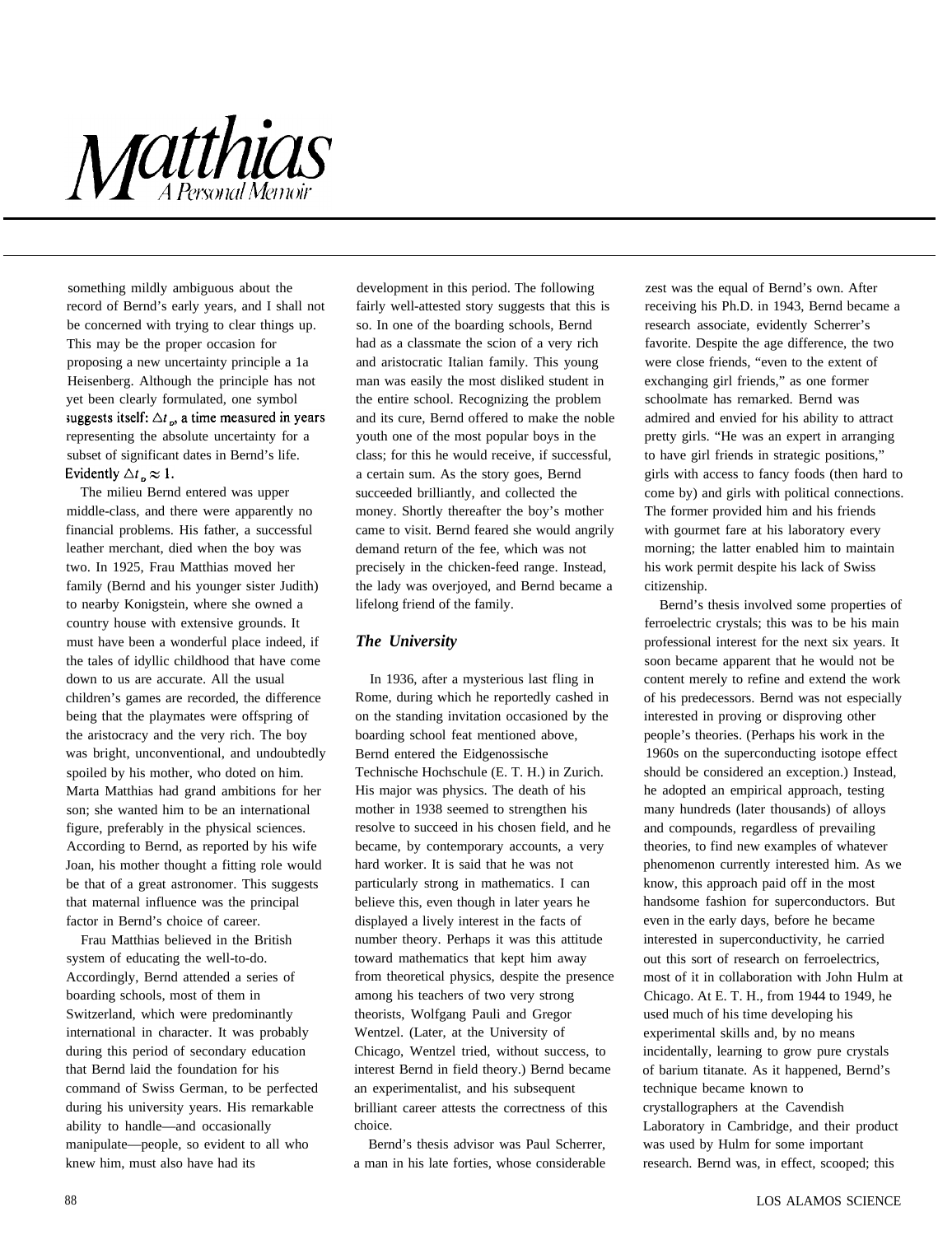occasioned some acrimonious argument when he and Hulm first met at Chicago in 1949. They soon became close friends, however, and enjoyed many years of fruitful collaboration.

Bernd's empiricism was, I think, a symptom of his intellectual independence. To some, however, he seemed merely brash and impertinent, especially when he challenged in public the views of senior professors. No doubt there was in his character an innate irreverence coupled with a youthful desire to shock. One old friend from the Zurich days recounts a typical incident, Bernd had been invited by some colleagues to join them in a Sunday climb near Schwyz, in the central part of Switzerland. Because he had seemed less than enthusiastic, the others were not surprised when he failed to meet them at the train station. The party of four, clad in all their mountaineering gear, had boarded and the train had started to pull out, when Bernd appeared, casually dressed in shirt, slacks, and sneakers, and carrying a small parcel of pastry for his lunch. So they all climbed together, four in full regalia and one dressed for tennis. Of course Bernd had a cover story, but to me the whole thing sounds like pure panache.

#### *America*

By 1947, Bernd was an expert on ferroelectric crystals. This got him an invitation from Arthur von Hippel to come to MIT for a year. The invitation was

accepted and,

in effect, Bernd emigrated to the New World. At MIT he continued work on barium titanate; most of this work appeared in *Physical Review* during 1948. superconductivity. Fermi When his year at MIT was up, he joined the pointed out that superconductivity was staff of Bell Laboratories in Murray Hill, much less well understood than New Jersey. Perhaps the most important ferroelectricity, for which some

event in Bernd's professional life during this period was making the acquaintance of Willie Zachariasen. They were introduced by Ray Pepinsky (who had been one of Willie's early graduate students) during a crystallography meeting at Yale in March 1948. By this time Willie had been recognized as a "world-class" crystallographer, in the forefront of his profession. The two hit it off to an extent that could scarcely have been predicted. It maybe that Willie assumed the semipaternal role played previously by Scherrer. At any rate, Bernd and Willie became very close friends, and Willie taught Bernd a great deal about crystal structure, indispensable knowledge for future endeavors. The relationship could not be described as serene. Both men were very outspoken. From 1962 on, I myself witnessed numerous arguments, mostly about technical matters, but occasionally having to do with the relative merits of fellow scientists. Willie was perhaps the sounder of the two, but he was also the more stubborn. So far as I could judge, the really substantial arguments were draws.

The relationship developed during Bernd's two years (1949-1951) as assistant professor at the University of Chicago, where Willie was chairman of the Physics Department. As I remarked earlier, John Hulm was there at the time, and he and Bernd did much work together. It was Hulm who, with the not inconsiderable help of Enrico Fermi, aroused Bernd's interest in

reasonable theoretical models existed. I don't know what Bernd thought of these models of ferroelectricity. Much later he would claim that ferroelectrics and superconductors are similar in structure: "Superconductivity is a phase which is just on the verge of disappearing; small variations can convert a superconductor into a ferroelectric metal or a semiconductor, or possibly cause the crystal to fall apart entirely. "

From a list of Bernd's publications, I would conclude that his serious interest in ferromagnetism also dated from the Chicago period. Twenty-eight years later, in 1978, Bernd had this to say about the relation between ferromagnetism and superconductivity: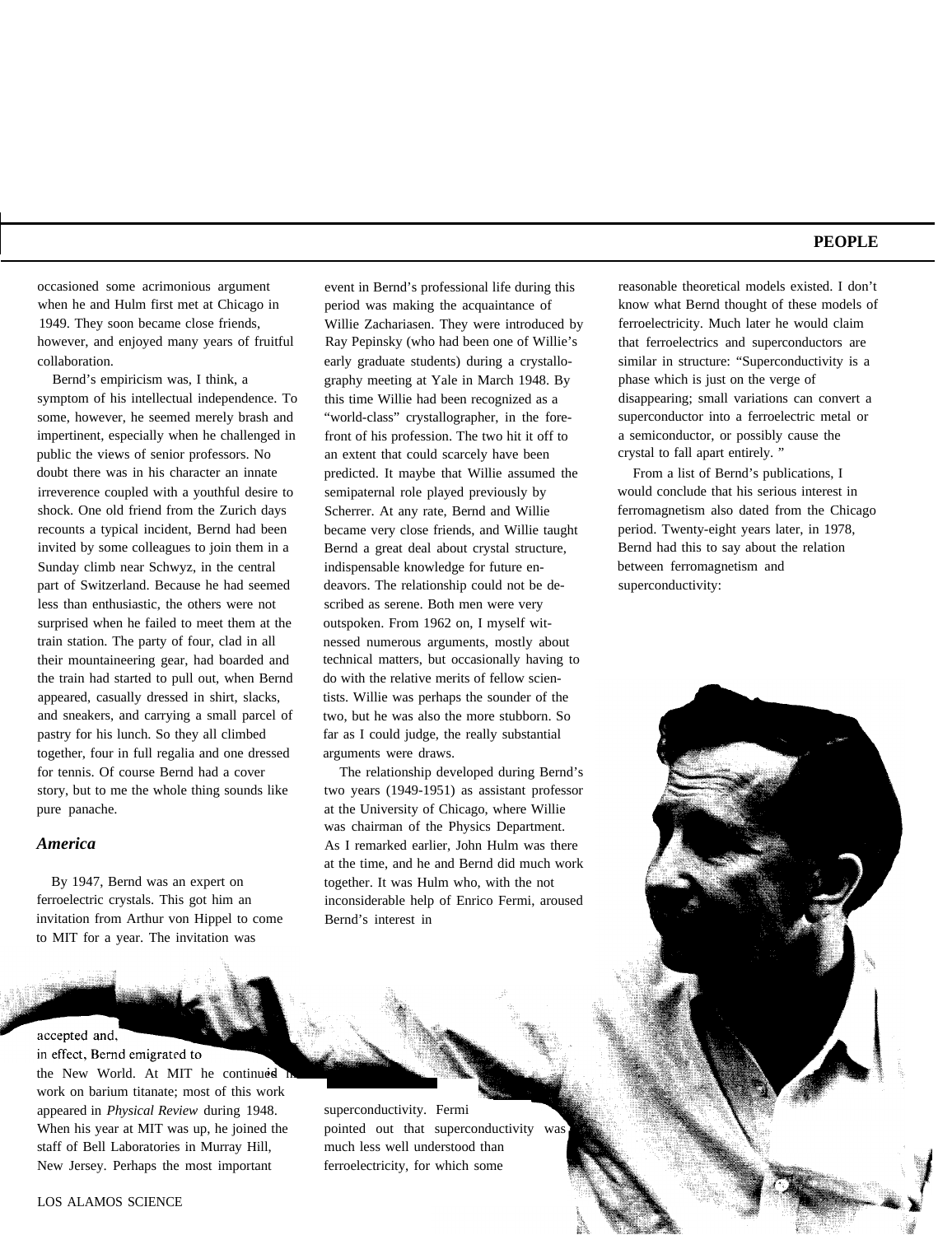

*It is well known that a sufficiently large magnetic field will destroy superconductivity (by interfering with the alignment of the Cooper pairs). One might think this means that magnetic compounds are never superconducting, but that is not so (the example of cerium under pressure has already been mentioned). Superconductivity and magnetism are, after all, kindred phenomena (both ordered states, or condensations) differing, one might say, in sign (superconductivity can be considered an extreme case of diamagnetism). It is therefore not surprising that the presence of magnetism often indicates where one should look for superconductivity. What is surprising is the relative scarcity of magnetism; it is much more interesting to look for magnetic compounds than for superconducting compounds, since the latter can be found nearly everywhere.*

According to one source, Bernd thought for many years that magnetism and superconductivity were incompatible. As for the electron-phonon interaction, the principal mechanism in the theory of superconductivity proposed by Bardeen, Cooper, and Schrieffer in 1957, Bernd seems not to have fully accepted it until the West Coast Gordon Conference of 1970.

Bernd did not stay long at Chicago, returning to Bell Laboratories after only two years. He was on leave, and it could be that Jim Fisk, then president of Bell, told him to come back or pack up. I myself have always assumed that his leaving Chicago so soon had something to do with the unlikelihood of achieving tenure. Apart from Zachariasen, and to a lesser extent Fermi and Wentzel, Bernd had no influential supporters at either the University or the Metals Institute. Perhaps it was a case of the Bright Young Man ruffling some establishment feathers. Precisely this is said to have happened when Bernd was being interviewed for a job at Princeton. The anecdote, considerably condensed from Bernd's Standard Version, goes as follows. Eugene Wigner arranged the interview and, just before it took place, pleaded with Bernd to be on his best behavior. (That in itself may have been a mistake.) One senior professor, apparently irritated by Bernd's self-possessed manner, proceeded to unsheathe the needle. This did not sit well with Bernd. Things came to a head when the professor, with some sarcasm, asked Bernd about his interest in extrasensory perception. Bernd quickly admitted his concern with this dubious phenomenon, adding that he had always wanted to disprove the second law of thermodynamics, which he had never liked anyway. The professor, falling into the trap, said he failed to see the connection. "Oh, it's quite elementary," said Bernd; "you have to remember that when something eerie happens, there's usually a chill in the air."

Bernd's supposed interest in extrasensory perception is the occasion for another anecdote which, if not true, is at least characteristic. Here, though, Bernd comes out the loser. I follow the version of George Feher, a colleague of Bernd's on the physics faculty at La Jolla. As Feher tells it:

*One of Bernd's passions was betting. A particular bet that comes to mind* took place at Bell Labs in the fifties. Several of us *were complaining at lunch one day how hard it was to get*

*for trips abroad.*  $Bend$  *shook his head and said, "That's just because* you *are all ribbon - clerks" (one* of his favor*ite expres- i sions). "I'll bet you I can get Bell*

*to pay me for a trip to Tibet and an extended stay there. " I didn't believe he could pull it off and took him up on it immediately. The next week Bernd arranged a luncheon with Jim Fisk (then president of Bell Labs) and, between the soup and the main course, he said, "Jim, I want to go to Tibet for a few months, and I expect Bell Labs to pay for my trip. " When Jim quietly asked why, Bernd replied, "Well, I know of a guru there who*

i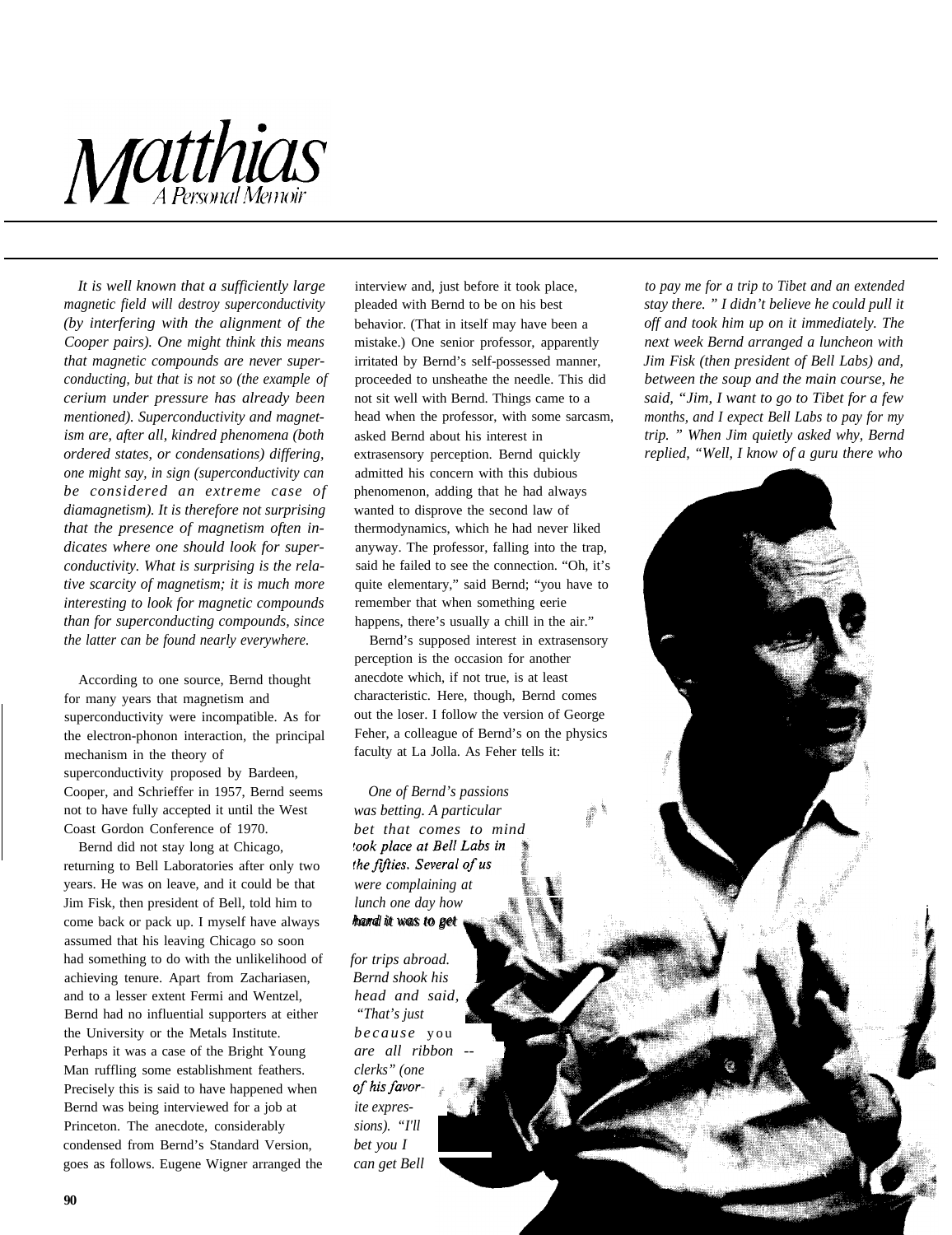*can teach me ESP. Knowing about this should be of enormous importance to the phone company. If ESP became commonplace and everybody could practice it, nobody would need phones, and Bell Labs would go broke. " Jim thought for perhaps a second and said, "Bernd, I'm afraid you're behind the times; we already have a department that does nothing but work on the jamming of ESP."*

#### *Success*

Back at Bell Laboratories, Bernd settled down to some hard work in his new field of superconductivity. "Settled down" may be too strong; at least he had taken the first step toward solid citizenship in 1950 by marrying Joan Trapp—a move that certainly did not hurt his reputation for finding and influencing pretty girls.

The attempt to understand superconductivity led to a search for new superconducting materials. Among Bernd's collaborators in this effort were Ted Geballe, Joe Remeika, the theorist Harry Suhl, and "Bernd's secret weapon" Ernie Corenzwit, who was a coauthor with him on at least 60 papers.

A word about Bernd's publications is in order here. The corpus of 309 papers through 1978 seems at first glance to consist mainly of experimental reports with titles like "Superconductivity in the Y-Rh and Y-Ir Systems" (Matthias, Geballe, Compton, Corenzwit, and Hull). A closer look reveals that about a quarter of the entries are review or state-of-the-art papers; of many of these Bernd is the sole author. In a rapidly changing field there is much demand for such continual updating, The existence of these articles indicates not only that Bernd was fast becoming (and by the early 1960s had become) the authority on practical superconductivity, but also that at fairly regular intervals during the course of his investigations Bernd would attempt to generalize from experience.

As I have remarked, for many years Bernd found it difficult to accept the electron-phonon interaction as the basic mechanism of superconductivity. When I first asked him about it, the BCS theory was roughly five years old. Even in the early days he did not disparage the theory, but merely declared it irrelevant to the discovery of new superconducting materials. His brilliant success in that very endeavor tended to prove his point. Bernd's quarrel with the solid-state theorists grew in intensity through the 1960s, the acrimony reaching a peak in the early 70s. He did not, of course, fight with all of them. Notable exceptions were his friend Harry Suhl, Phil Anderson, Charlie Kittel, Conyers Herring, and probably John Bardeen. Then there was J. H. Van Vleck, whom he admired and with whom he did some important work on europium oxide. But I would have to say that he did not have many friends in the theoretical camp. In the last few years, I thought I detected some signs of mellowing, but now I am not so sure. As late as 1978 he was capable of publishing some very bitter remarks.

The argument between Bernd and the theoretical establishment in solid-state physics had more than a single cause. One was the claim of some theorists to be able to predict superconducting phenomena. In my opinion, Bernd showed convincingly that these claims were empty. Although a considerable showman himself, Bernd would not tolerate charlatanism in science, and that is just how he viewed these attempts at prediction, To be sure, he sometimes carried his criticism to ludicrous extremes—for example, to the point of stating that the mere writing down of a Green's function was a sign of fraudulent intent. If failure to predict was bad, "prediction after the fact" (as he called it) was worse. What Bernd meant by this phrase was the promulgation of theories so full of arbitrary constants that they could be made to tit almost any situation. Experimentalists would discover new phenomena, and the villains of the piece

would adjust their formulae so that in due course they could "explain" the results. Unfortunately, it often happened that the supply of constants was exhausted before everything could be explained—a sure sign of a bankrupt theory.

There was also a philosophical disagreement at the root of the trouble; readers will recognize it as nothing more than the ancient battle between induction and deduction. Bernd's commitment to the empirical method was very strong. He was convinced that constructing a theory and then designing experiments to verify it was the wrong way to study a phenomenon as complicated as superconductivity. The right way was to try everything, in flexible sequence—for example, substituting elements from the same part of the periodic table while maintaining the same crystal structure—to see how the transition temperature  $T_{\alpha}$  actually varied as these changes were made. This "pay-as-you-go" inductive method is not congenial to most theoretical physicists, and it is easy to see a source of conflict here. But Bernd had tangible progress on his side. Not only was he extremely successful in his program, he is also given credit by some for a modest revival of scientific empiricism in this country.

During the eight or nine years at Bell Laboratories, Bernd and his coworkers had many triumphs, but two stand out. One was the discovery in 1954 of the superconductivity of Nb<sub>3</sub>Sn at 18 kelvin; the transition temperature was a record high at the time. Although several people were involved—Matthias, Geballe, Geller, and Corenzwit—Bernd seems to have been the driving force behind the work, and he received much acclaim for his efforts.

Niobium-tin has the so-called beta-tungsten crystal structure (a misnomer arising from an early, mistaken identification of a "new" form of tungsten), which is still the most favorable structure known for high transition temperatures in binary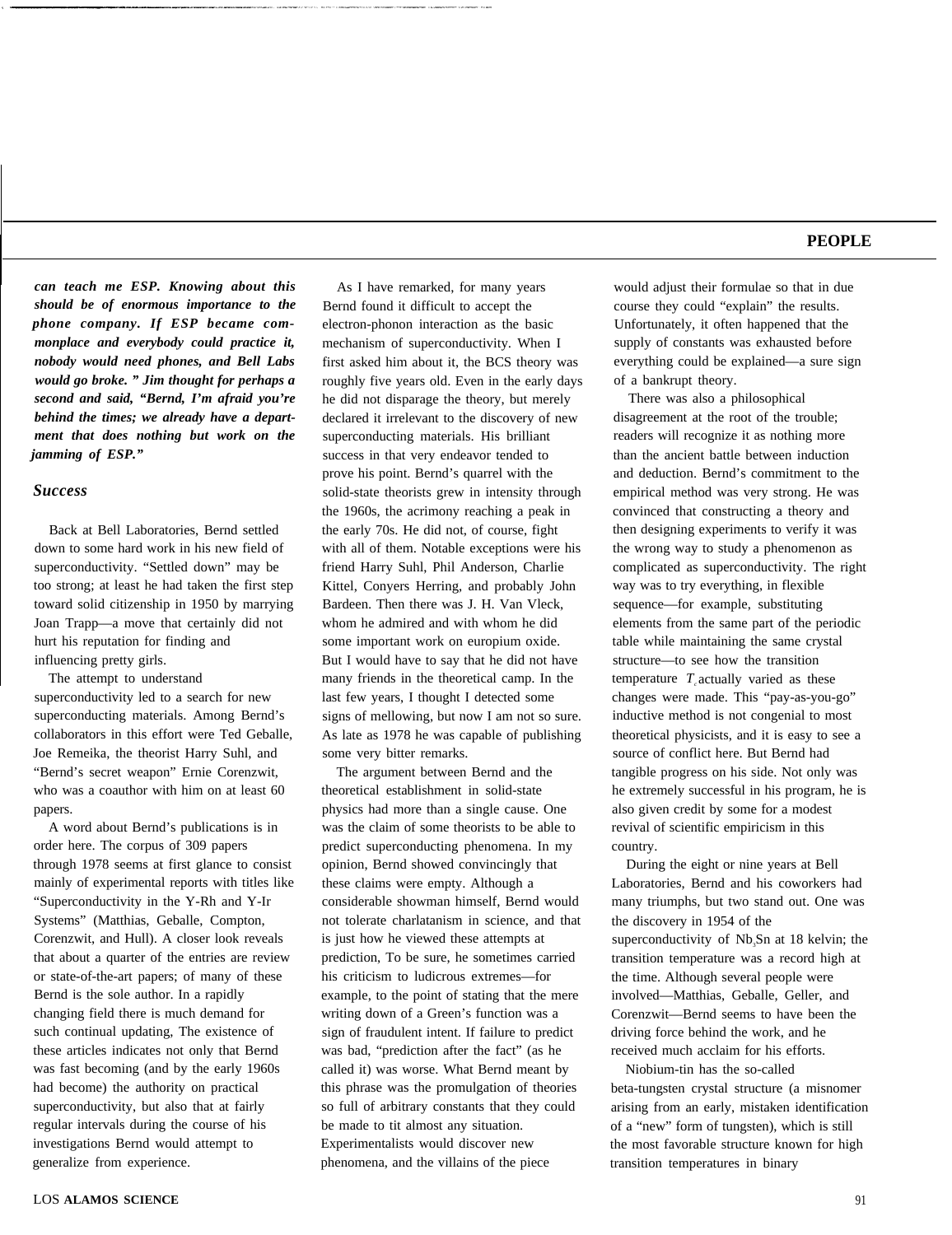

compounds. Nb<sub>3</sub>Sn is a "type II" superconductor with a high critical field. Commercially useful superconducting magnets came into being in 1960 when long wires of Nb<sub>3</sub>Sn became available for winding solenoids.

The other outstanding triumph was the formulation of an empirical rule to guide the search for superconductors with high transition temperatures. Over the years, Bernd and his coworkers had observed that, in those parts of the periodic table where superconductors generally occur, there is a correlation between transition temperature and the number of valence electrons per atom. For non-transition-metal superconductors, the peak transition temperature is found at about 5 valence electrons per atom; for transition-metal superconductors, there are peaks at both 5 and 7 e/a. In the case of binary compounds one uses the weighted average for the two components. Of course, this prescription is not infallible; it cannot, for example, distinguish between  $La<sub>3</sub>In$  and  $LaIn<sub>3</sub>$ , (lanthanum and iridium have the same number of valence electrons), yet these two compounds have quite different transition temperatures (10.5 and 0.7 kelvin, respectively). Further, it fails completely for ternary compounds. Nevertheless, the "electron counting" prescription, first published in 1955, proved to be one of Bernd's principal tools in his discovery of over 1000 superconducting materials.

## *Los Alamos and La Jolla*

In the early 1950s Nick Metropolis suggested to Carson Mark, then leader of the Laboratory's Theoretical Division, that Bernd would be a good man to have on the Division's consultant list. Nick had come to know Bernd at Chicago and had formed a very favorable opinion of his abilities. Carson was persuaded, and the wheels were set turning. Apparently they turned rather slowly (the clearance check proved hard to

complete), but finally Bernd appeared at Los Alamos. The vexed question of just when his happened is further proof that  $\Delta t_{R} \approx 1$ ; circumstantial evidence points to 1956, but strong, unshakable memories say 1957.

Bernd's consultant duties were at best loosely prescribed; based as he was in the eclectic corridors of the Theoretical Division, he was free to look into anything that interested him. Chemistry, Metallurgy, and Cryogenics were where one might have expected to find him, but early on one was more likely to run into him in one of the weapons-design divisions, where he dispensed expertise on piezoelectric switches. It was not until 1962 that a paper on superconductivity appeared bearing his name along with those of Laboratory members. Very early he began to be used in an advisory capacity; he also acted as selfappointed liaison between initially incompatible groups. Ultimately, of course, there was a great deal of superconductivity research done at Los Alamos either under his direction or with the benefit of his advice. After 1970 Bernd had closer contact with the Director's Office, and in 1971 Harold Agnew appointed him a Fellow of the Laboratory, the first to be so honored.

A branch of the University of California was established in La Jolla in 1960; in 1961 Bernd was appointed Professor of Physics at the new institution (named, for some reason, UCSD rather than UCLJ). Despite the move to California he maintained his connection with both Bell Laboratories and Los Alamos. This meant there were now three laboratories at which Bernd's superconductivity research could be pursued. Among those who from time to time worked with Bernd at Los Alamos were Al Giorgi, Gene Szklarz, Clayton Olsen, Bernd's student the late Hunter Hill, and, in later years, Jim Smith and Greg Stewart. Smith and Stewart, along with Giorgi, collaborated with Bernd in a remarkable study of the eutectic structure of yttrium-iridium; this was the last project Bernd was involved with at Los Alamos.

In La Jolla Bernd had his old friend Harry Suhl, the only theorist with whom he published regularly. Between 1965 and 1980 he supervised 22 doctoral theses, and several of his former students remained at La Jolla for extended periods. Among these were Brian Maple, George Webb, Zach Fisk, Angus Lawson (now at Pomona), and the late John Engelhardt.

In these years Bernd developed a coherent view of the nature of superconductivity and the limits on the transition temperature. To mention only one aspect, Bernd came to believe that in binary compounds with the beta-tungsten structure, perfect stoichiometry was essential for attaining high transition temperatures. This is well illustrated by the case of Nb<sub>3</sub>Ge. The original niobium-germanium compound had the composition  $Nb<sub>33</sub>Ge$ , and was superconducting at 6 kelvin. It took many years to develop techniques for making a compound with a composition closer to the 3-to-1 ratio, for example,  $Nb_{3-1}Ge$ , with a transition temperature of 18 kelvin. Finally, in 1973, using the "sputter" technique, John Gavaler at Westinghouse Research Laboratories was able to make the compound Nb<sub>3</sub>Ge; it has a transition temperature of 23 kelvin, the highest of all superconducting materials. Of course, Nb3Ge is quite unstable; just dropping the sample on the ground will lower the transition temperature. It would be technically advantageous to find a superconductor with a transition temperature of 25 kelvin or higher, because then liquid hydrogen rather than liquid helium could be used as the coolant. Such a material has so far eluded discovery. Bernd conjectured that niobium-silicon would be such a compound if it could be made in the exact stoichiometric ratio of 3 to 1, that is, as Nb<sub>3</sub>Si, but went on to say,"... this does not seem possible at present. The basic reason for this is that the silicon atom is just too small; in the beta-tungsten structure, stoichiometry seems to require atoms with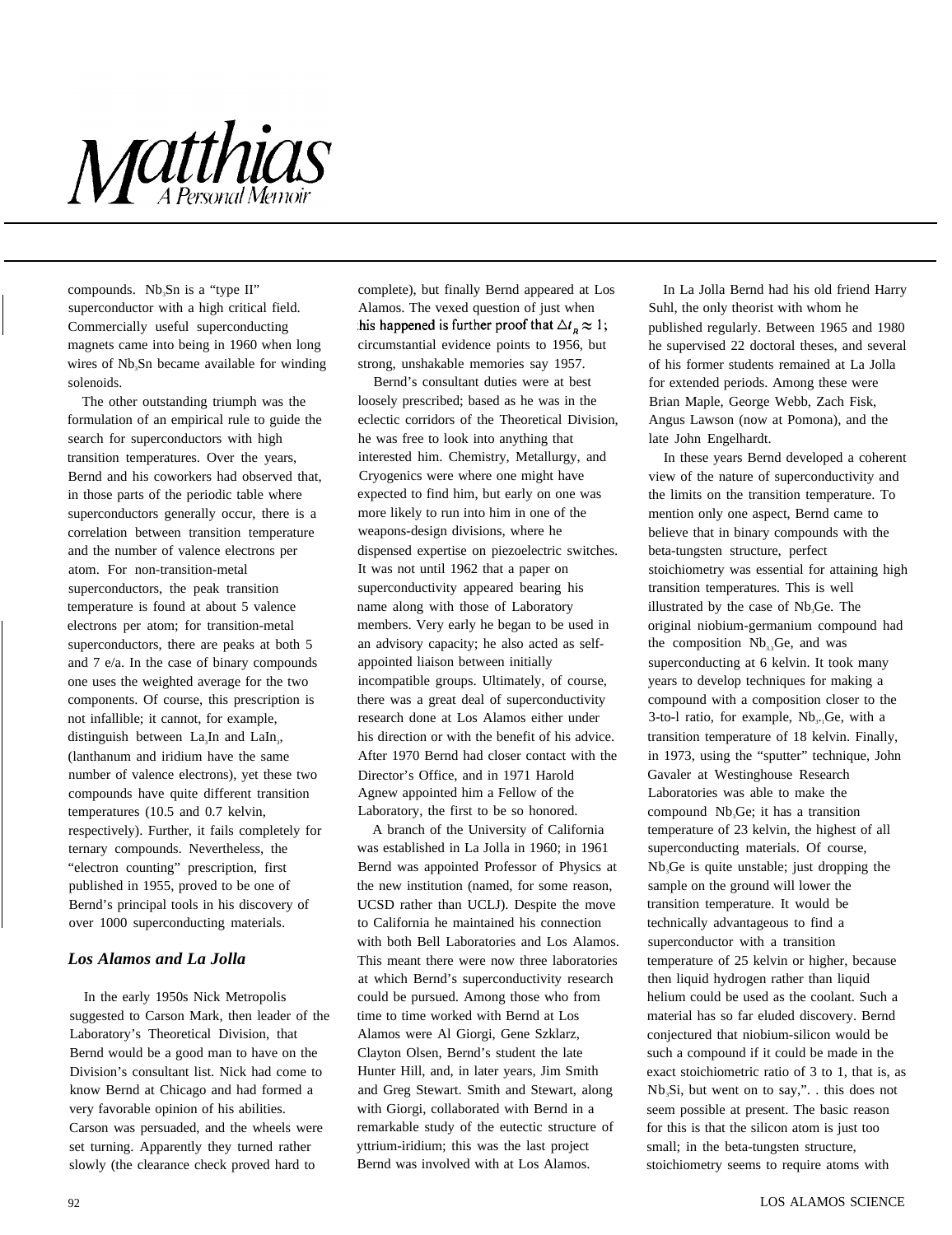comparable radii." I am told that the question is very much alive.

Because of the extremely unstable nature of superconductors with high transition temperatures, Bernd believed that  $T_c$  values greater than about 30 kelvin were unattainable with any material, and that 25 kelvin was probably an upper limit for binary compounds with the beta-tungsten structure. Therefore, he was greatly incensed to discover that much government money was being used to support a search for organic superconductors (in the form of thin polymers) that would, it was hoped, be superconducting at room temperature or thereabouts. Bernd was adamant (his favorite word) in his opinion that such things did not and could not exist. Around his laboratory one could hear occasional jokes about "superconducting carrots" and "high *Tc* celery." Privately, Bernd did not deny the possibility that some organic crystals might be superconducting, but if such things were found, they would (he said) have very low transition temperatures. When a meeting on organic superconductors was announced, Bernd stated (probably incorrectly) that it was "the first conference ever on a nonexistent subject." Bernd said on more than one occasion that if the government wanted to waste its money on ridiculous projects, it would do better to fund the development of antigravity paint—because if anyone ever managed to make that, the payoff would be beyond imagining. The existence of some superconducting organic crystals has recently been reported; as Bernd suspected, these materials have low transition temperatures and are of no immediate practical interest,

#### *The Professor*

Bernd had been a professor before, but his new position bore no resemblance to the previous one at Chicago. All of a sudden he was on top of the academic heap, with perquisites that effectively freed him from the

more onerous duties. For one thing, his relation to the University curriculum was extremely tenuous; he was never required to teach a regular course, graduate or undergraduate. To be sure, he did conduct some advanced seminars in solid-state physics. I heard him lecture at the first meeting of one such seminar. To me it seemed an unabashed exercise in oneupmanship. I trust the subsequent sessions were more productive. The real thrust of his teaching was directed at his many graduate students. According to the testimony of some of these former students, Bernd was a splendid teacher. His method was to probe and challenge, aiming to develop self-reliance in the pupil. Despite his advocacy of the Socratic method, he did not withhold advice. I have often heard him giving his views to a student in informal discussion. It is reported that much of this teaching occurred in his laboratory after midnight (I was not a witness to that); he would touch base with his students after having spent an hour or so carefully looking through the current literature.

Bernd was quick, and exceptionally good at thinking on his feet, very much in the style of the best theoretical physicists I have known. And like them, he was not invariably sound. This was never more evident than when he and Zachariasen argued. Willie, too, was quick, but his response tended to be more of a lecture than the series of rather aphoristic remarks one usually heard from Bernd. Willie, by the way, came out to La Jolla almost every spring to work his indispensable and irreplaceable magic. He also talked with Bernd's students (on request), sometimes, it seems, to great effect.

In a short piece published last year, three of Bernd's former students (Zachary Fisk, Brian Maple, and George Webb) gave a moving description of what it was like to study under him. Among other things, they remarked on the great social rapport he maintained with his students: "Friendship and science became intertwined. Interaction spilled over into parties, weekend trips, and countless sessions at the famous El Sombrero cantina in the village of La Jolla." (One gratuitous comment: for anyone with a musical ear, the now defunct Sombrero was a dismal swamp.)

One gift that heightened the impact of Bernd's personality on his students and nonstudents alike was his eloquence. Bernd spoke a fluent, imaginative, and slightly inaccurate English. I think his unconventional phraseology was actually an advantage for him; it tended to fix metaphors in the listener's memory. In retrospect, I regret having persuaded him to suppress some of the more unusual locutions. One I unfortunately helped get rid of was "forth and back" (from the German *hin und her).* Bernd put up a weak logical argument in its favor, but finally bowed to the overwhelming evidence that "back and forth" was the accepted form. His accent was not bad and rarely caused problems. I do, however, remember one occasion when it almost got him into trouble. The Matthiases, Zachariasens, and Steins were driving through the border checkpoint at Tijuana, on our way to Ensenada. Two burly Mexican cops spotted Bernd as a foreigner, and started to give him a hard time. Bernd very wisely adopted a docile, conciliatory attitude, and eventually we got through. As we drove away, I thought to ask "Willie, how about you? Why didn't they pick on you too?" "Ah," he said, in his unmistakable Norwegian accent, "when they heard me talk, no doubt they thought I was from New England."

In writing, Bernd's exotic style proved to be a handicap. Many a student and exstudent took his turn at Englishing Bernd's prose. He finally pressed me into service, probably because I affected an (unwarranted) air of absolute confidence in this field. Curiously, Willie, whose written English was hypercorrect, never offered to help with any of these rewriting chores.

It didn't take many years for the Professor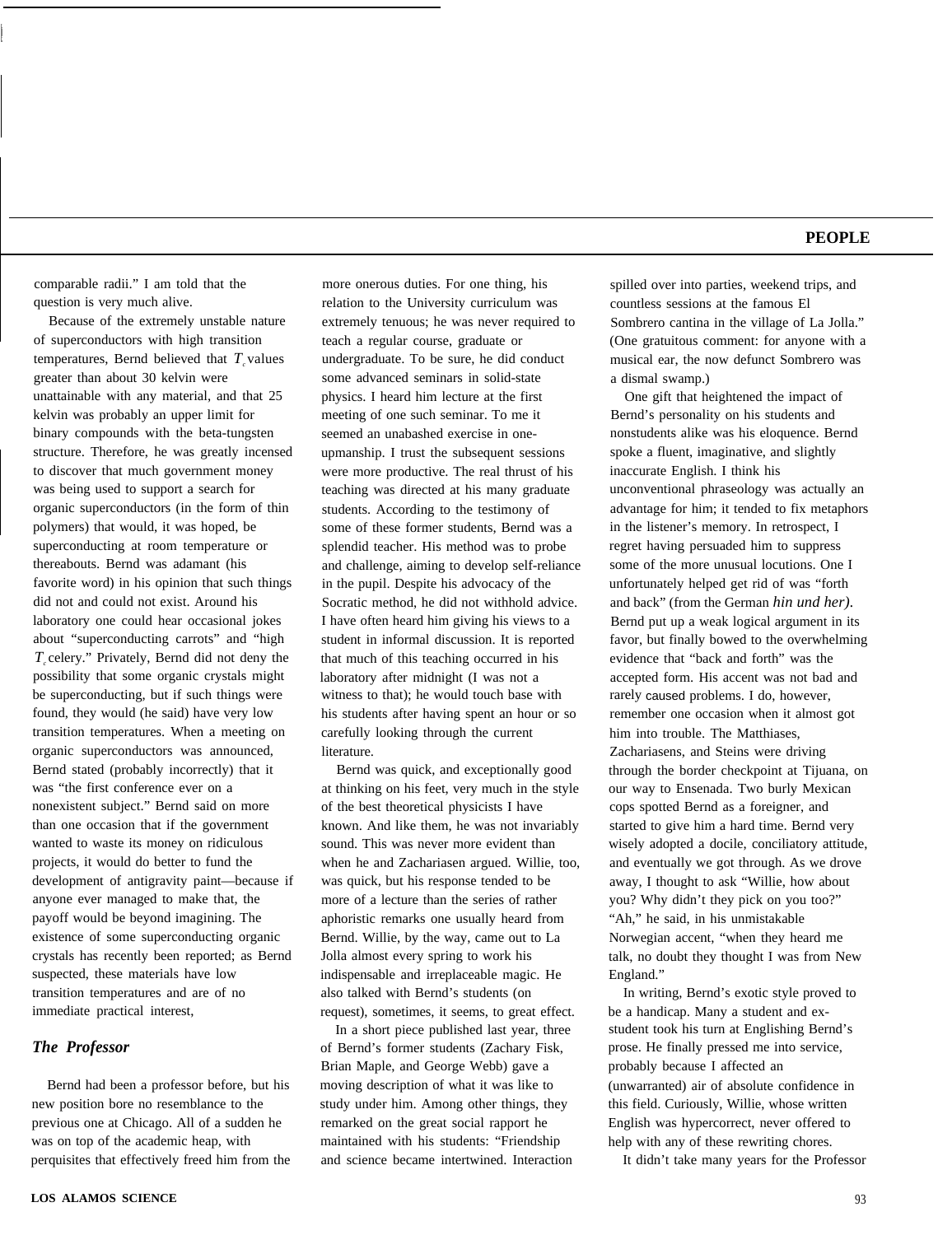# Matthias

to become known, not only on campus, but as far away as downtown San Diego, Even the police would recognize the tall, bespectacled figure with wavy hair, dressed in a black sweater or dark blazer, and driving a slightly disreputable but vintage Oldsmobile convertible. Bernd was certainly familiar to a large body of undergraduates who knew little or nothing of his scientific achievements. This may account for the immediate success of his experimental general education course "Frontiers of Science," which was meant for, and in fact attracted, a large untutored audience. (To some of us, the course was known by a less flattering name which pointed up its lack of significant content.) In conducting this course, Bernd depended heavily on his friends to provide 45-minute lectures on almost anything. He even managed to persuade four or five of us from Los Alamos to run the gantlet of inattention or restless incomprehension that characterized the audiences of the earlier years. I came to talk about some simple aspects of so-called elementary number theory; "elementary" here has a technical meaning that does not include the notion of simplicity. Bernd liked number theory. On introducing me, he said (inaccurately) that it remained the one subject that was of no use to the military. For my talk a great concession was made: dogs, especially dogs in heat, were barred from the lecture hall. In the course of my short lecture I had occasion to refer to quantities like  $10^3$ ,  $32'$ , and so forth. My wife, Carol, was in the audience and heard one young lady ask her companions "What does he mean by 'ten-to-the-three'?" Her friends laboriously explained. At the end, Bernd announced the topic for the next meeting. He pointed to an extremely attractive girl in the front row and told us that she would reveal what she had learned about the mystery of the Bermuda Triangle. I'm sorry I missed it.

## *The Social Animal*

Just as there were for Bernd three main centers of low-temperature research, so there were three crowded and demanding social schedules. I saw the Bell Laboratories version only twice, but I got to know something of the La Jolla scene from 1962 to 1980, when Carol and I went out almost every February to spend two or three weeks. During this time I would work for Bernd; the tasks were always different, but they had in common the property of being well within the range of any number of indigenous mathematicians. As it was, Bernd didn't know any of them, and he would only let his friends do his work. In the 1960s—when we were still young enough to stand the pace—Carol and I would seem to be caught up in a whirlwind. Joan always maintained that things had been much less hectic before we arrived and would settle down again after we left. I must say that neither my wife nor I was ever convinced of this, and I think that Willie and Mossa Zachariasen shared our skepticism. But La Jolla was just two weeks for us; in Los Alamos it was all summer. Here the Matthiases maintained a brutal pace from the early 1960s until Bernd's death. After Joan's parents moved to Santa Fe, we would see the Matthiases over Christmas too.

Bernd and Joan needed no help from us or anybody else in making friends either in Los Alamos or Santa Fe. By 1968 they probably had a larger circle of New Mexico friends than we did, and they had spotted us 15 years. If I remember correctly, however, I did introduce Bernd and Joan to Eliot and Aline Porter, a social act that I view as a positive contribution. (I had known Eliot for several years; at the time Bernd met him, I had just taken up large-format photography at his suggestion.) After an uncertain start, Bernd and Eliot became close friends, spending their time in verbal give-and-take whenever they were together. Both of them were unflappable in argument, vehement but

without rancor; it was a very good match.

In their memoir, Fisk, Maple, and Webb say of Bernd: "Like most people who are never bored, he demanded excitement. This meant that much of the time he would produce it himself." He could do this because in social situations he was totally aware of everything that went on about him. If conversation was in danger of stagnating, or if some awkwardness threatened to intrude, he always knew exactly what to do. Somewhat paradoxically, he was at his best in private conversation—what current jargon calls one-on-one situations. It was not a matter of charm; his interest in others was sincere, and was therefore reciprocated. As I wrote in another place, he was a collector-not of material things (as I am) but of friends. All these friends thought they had a special place in Bernd's life. I think that all of them were correct.

## *Iceland*

In the summer of 1972 Carol and I went to Iceland as part of a group of eight, the others being Eliot Porter, his son Jonathan and daughter-in-law Zoe, Joan Matthias, and Tad Nichols and his wife, Mary Jane. The males in the party were all photographers with various degrees of professional commitment, with Eliot the acknowledged leader. It was a busy summer for Bernd, but he had promised to join us for a few days at the beginning of our stay. This was the year of the Fischer-Spassky world championship chess match in Reykjavik, so the date is not in doubt, and for once  $\Delta t_p = 0$ .

We all arrived on the same day—all but Bernd, that is—and, after collecting the duty-free alcohol of our choice, we repaired to the hotel Borg, a small, neat establishment with an excellent dining room. The mood was euphoric, the promise of adventure heightened by exotic details like the signs with impossibly long and unpronounceable names, reminiscent to me of the road signs in Turkey.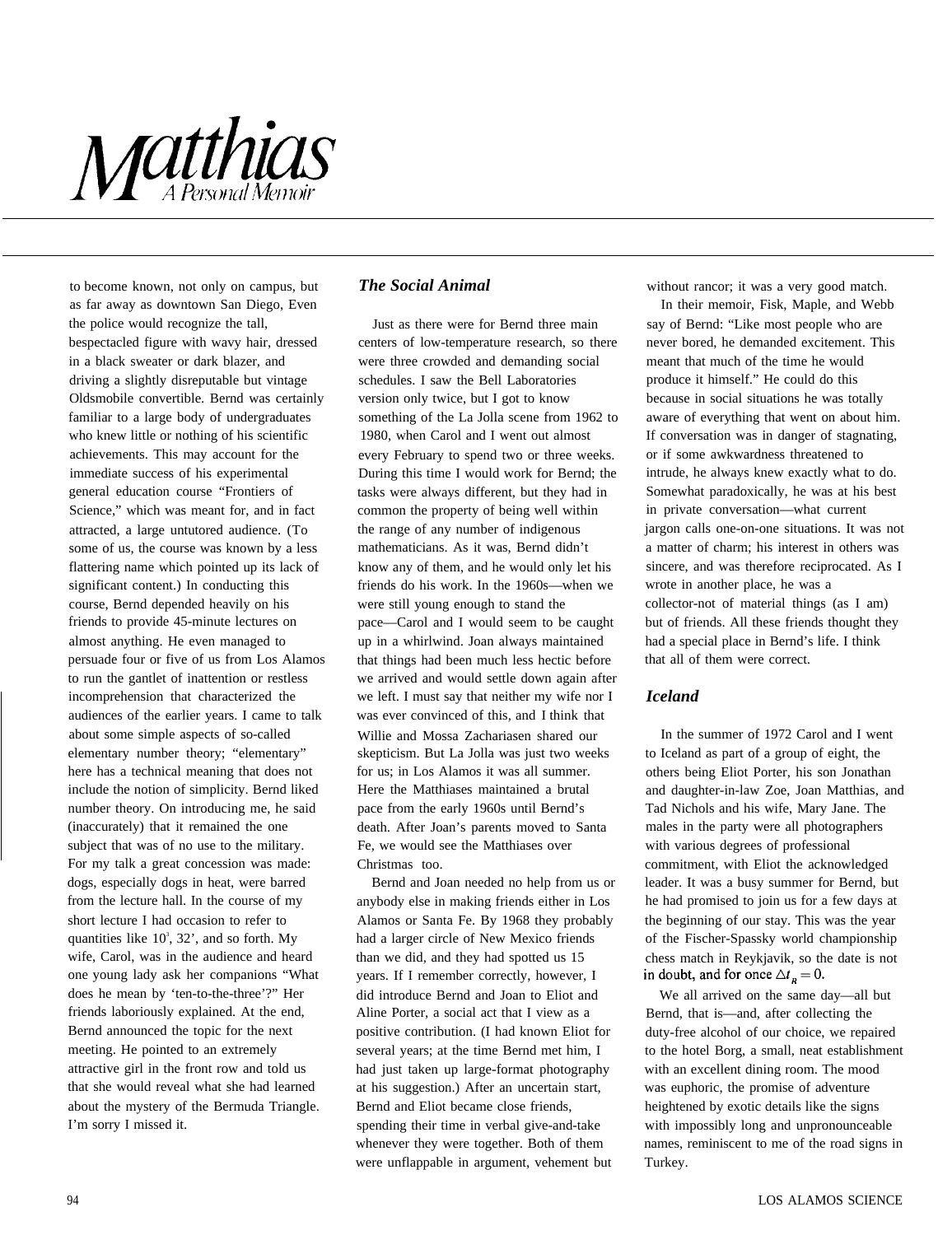

In the next few days we were busy with preparations, but there was time to explore the nearby countryside, in particular the desolate, wind-eroded landscape of Krysuvik to the east of the city, where the rocks resemble the wings of fabulous animals. In Reykjavik itself the leaden skies exhilarated me as the bland blue of New Mexico has never done (a photographer's reaction). I wanted to get going. But where was Bernd? Joan was in touch with him; it seemed uncertain whether he would make it. And then he was there, for him reasonably well equipped. At least he'd brought suitable footwear and a selection of sweaters (it was mid June, but the temperature rarely exceeded 45 degrees). Exactly half the group were strangers to him, but that obstacle was swept away in an hour or two. That night in the hotel dining room Bernd absorbed the ambient euphoria and began to talk. After a bit, voices started to rise. Eliot accused Bernd of talking too much, the accusation was returned, and of course there had to be a bet: the first of the two to say a word would forfeit five dollars. Eliot won by deceit. He left the table, ostensibly to go to his room. Instead, he lingered outside the elevator for a minute or so, then recentered the dining room and caught Bernd talking. Bernd was outraged by this trickery, but he paid.

Bernd stayed with us for three or four days. We took him to the starkness of Krysuvik and to the fantastic geothermal displays near the city, great roaring jets of steam rushing out of the earth. We took our rented Land Rovers cross-country through the heather. Bernd good-naturedly criticized other people's driving over the non-roads, and when it was his turn at the wheel, got as good as he gave. Each night we tried another restaurant, happily discussing its merits and faults visa vis those of the previous night's choice. All through this Bernd kept up a running commentary on the state of the union, the coming presidential election, the condition of physics in the United States, the administration of the Laboratory, in short,

#### **PEOPL**

anything that had interested him lately. It was as though a much-traveled relative had come home, bursting with tales of distant lands and exotic customs. In reality, we were the ones in the distant land, but it didn't matter.

I think Bernd would have liked to stay longer, but a Senate committee had requested his testimony. So suddenly he was gone. We were not concerned; we knew we would see him soon again, and of course we did. This time it is different, and that hurts. ■

#### *Acknowledgment*

I wish to thank the following people for supplying information used in preparing this memoir: Zach Fisk, Kees Gugelot, Carson Mark, Joan Matthias, Nick Metropolis, Clayton Olsen, Ray Pepinsky, Eliot Porter, Jim Smith. Rolf Steffen, Jacob Trapp, and Renate Zinn.

## *Further details about Bernd and his work may be found in the following publications.*

Journal of the Less-Common Metals 62 (November/December 1978). This volume, titled "On the Physics and Chemistry of Solids," is dedicated to Bernd T. Matthias on the occasion of his 60th birthday and contains much information about Bernd and his professional career.

B. T. Matthias and P. R. Stein, "Superconducting Materials," in *Physics of Modern Materials II* (International Atomic Energy Agency, Vienna, 1980), pp. 121-148.

John K. Hulm, J. Eugene Kunzler, and Bernd T. Matthias, "The Road to Superconducting Materials," Physics Today 34, 34-43 (January 1981).

Zachary Fisk, M. Brian Maple, George W. Webb, "Some Recollections of Our Years with Professor Bernd T. Matthias," in "Proceedings of the Ternary Superconductor Conference." Lake Geneva, Wisconsin, September 23-26, 1980 (Elsevier/North Holland, New York, 1981).